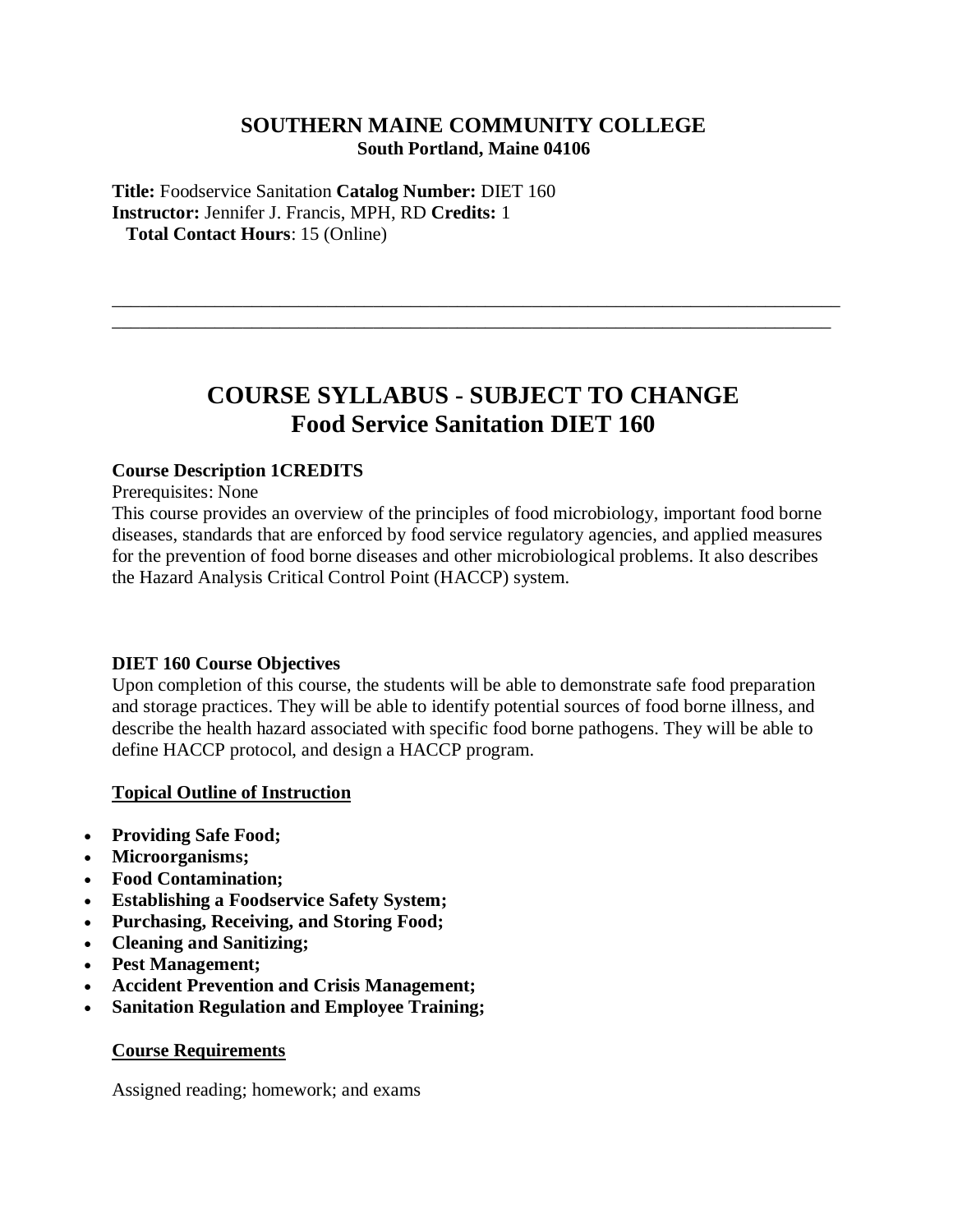## **Text, Tools, and/or Supplies**

ServSafe Course book, Sixth Edition, Copyright 2012. The Educational Foundation of the National Restaurant Association You must have a "bubble sheet" to take the ServSafe Certification Exam

#### **Student Evaluation and Grading** Homework (14) 30%

Exams (7) 30% Certification Exam Grade 40%

**Course Grade:** A 93 - 100 A- 90 - 92.9 B+ 87 - 89.9 B 83 - 86.9 B- 80 - 82.9 C+ 77 - 79.9 C 73 - 76.9 C- 70 - 72.9 D+ 67 - 69.9 D  $63 - 66.9 \text{ F} 0 - 62.9$ 

# **Grades of I (Incomplete)**

# *See student handbook for other academic policies.*

## **End-of-Course Evaluation**

In order to gain access to final course grades, students must complete evaluations for all courses. Students can now evaluate their SMCC courses online and anonymously by going to **Academics** on the SMCC homepage and choosing **Course Evaluations**. This feature is typically available the last two weeks of every class (in most cases, this will be the last two weeks of the semester).

## **Disability Statement**

Southern Maine Community College is an equal opportunity/affirmative action institution and employer. For more information, please call 207-741-5798.

If you have a disability condition and wish to request accommodations in order to have reasonable access to the programs and services offered by SMCC, you must register with the disability services coordinator, Mark Krogman, who can be reached at 741-5629 (TDD 207-741- 5667). There will be some documentation for your teachers that be supplied before accommodations can be given. Further information about services for students with disabilities and the accommodation process is available upon request at this number.